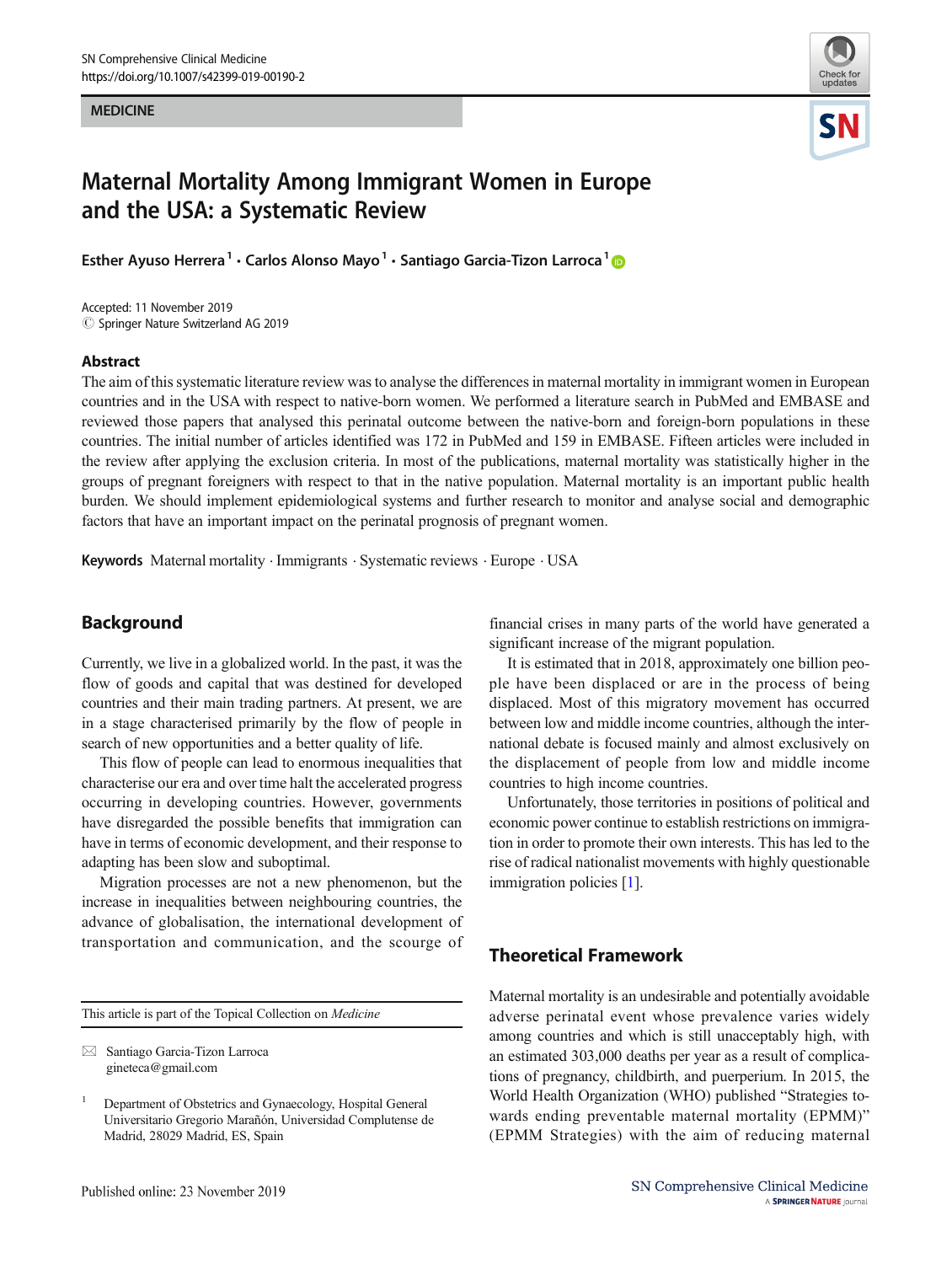mortality globally during the sustainable development goal (SDG) period [\[2\]](#page-7-0).

Women from developing countries contribute to more than 95% of the total maternal deaths worldwide. Immigrants from low- and middle-income countries have a 20-fold higher risk of maternal death than those of the same origin living in highincome countries [\[3](#page-8-0), [4](#page-8-0)]. However, immigrant women have twice the risk of dying from complications due to pregnancy and childbirth than those born in Western European countries [\[5](#page-8-0)]. The lower risk in terms of maternal mortality and morbidity of these immigrants compared with the natives may be because the women who migrate are in better health than those who remain and get incorporated into a health system that provides better prenatal healthcare [\[6](#page-8-0)].

By investigating the literature, we can see that the increase in the risk of maternal death is not equally distributed among the different groups of immigrants. Furthermore, marked differences can be observed among different regions of the same country, for example in France where maternal mortality is higher in non-native women, particularly in Paris, due to poorer prenatal care [\[7](#page-8-0)].

Groups of pregnant immigrant women can be very heterogeneous in the published studies, covering women from very different socioeconomic, educational and cultural backgrounds. There is added risk to non-native women who have recently moved and who do not have a residence permit, and they are especially vulnerable to perinatal complications.

Unfortunately, analysis of perinatal complications of the immigrant population is based on a very limited number of studies in Europe and the USA. Some recent publications have emphasized the importance of taking into account the origin of the pregnant women who have died and have precisely quantified the added risk that this factor supposes [[8\]](#page-8-0).

Understanding the risk factors and underlying mechanisms in the disparity of perinatal outcomes in immigrant women is crucial for the analysis and establishment of interventions to prevent complications for this most vulnerable population group. In this way, the objective of this literature review is to present the results published in the last 10 years about the risk of maternal death of immigrant women in high-income countries.

# **Methods**

We searched the literature in EMBASE and PubMed, including those studies published between January 1, 2008, and December 6, 2018. Our search was based on the Preferred Reporting Items for Systematic Reviews and Meta-Analyses (PRISMA) guidelines and the study methodology published by Villalonga-Olives et al. [\[9](#page-8-0)].

The following inclusion criteria were applied to the literature search: human studies, published in English, with available abstract and information about maternal mortality in immigrant populations in European countries and in the USA. We excluded works in other languages, study periods outside the period described above, systematic reviews, intervention studies, economic analyses, and expert opinion papers. Additionally, we did not include studies that lacked comparative data between immigrant and native populations and studies that did not clearly reflect the non-native condition of one of the analysis groups.

The precise information about the strategy established in the literature search, the inclusion and exclusion criteria, and the number of studies that were included in the review are shown in Table [1](#page-2-0) and Fig. [1.](#page-2-0)

#### Results

#### Excess Risk Associated with Maternal Death in Immigrant Women

The vast majority of the articles included in the current review show an increased risk of maternal death in immigrants in Europe and the USA, as seen in Table [2](#page-4-0). However, there are certain groups of non-native women who are at greater risk of suffering this adverse perinatal event with respect to other non-native groups, as is the case for pregnant women from South America residing in Spain, according to a recent study published by Atanasova et al. [\[10\]](#page-8-0), with an odds ratio (OR) of 3.92 (95% confidence interval (CI) 2.75–5.58) compared with the population of Spanish-born women.

Other studies also show that the immigrant population groups are heterogeneous and that depending on the place of origin, the perinatal outcomes of native-born women can vary [\[17](#page-8-0)].

Esscher et al. [[17\]](#page-8-0) analysed 75 maternal deaths of patients from low- and middle-income countries and native Swedish women during the period from 1988 to 2010, identifying major and minor factors related to prenatal checkups, accessibility and quality control through a system of auditing and structured review. These researchers showed that nonadherence to prenatal checkups, language barriers and problems of language interpretation were more frequent among the immigrant population and were present in more than 2/3 of the maternal deaths in this country during the study period [[15\]](#page-8-0).

Bollini et al. [\[21](#page-8-0)] studied trends in maternal mortality in Switzerland during the period from 1969 to 2006. There were a total of 279 deaths, 75 (27%) of which were immigrant women. Non-native patients presented a crude maternal death OR of 4.38 (95% CI 1.88–10.55) between 2000 and 2006.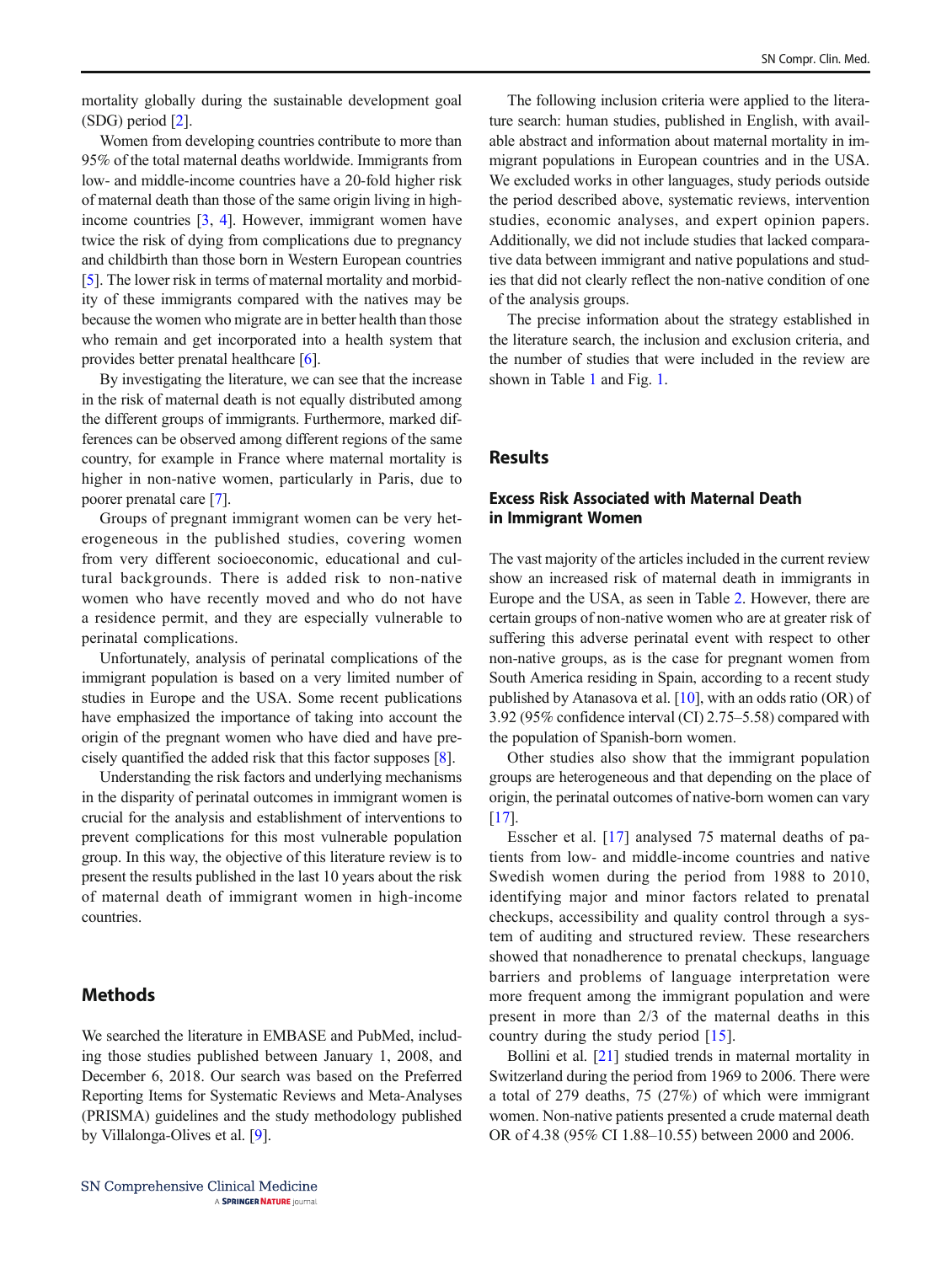<span id="page-2-0"></span>

| Topic                                           | Literature search                                                                                                            | Initial number of<br>manuscripts published |
|-------------------------------------------------|------------------------------------------------------------------------------------------------------------------------------|--------------------------------------------|
| Migration and maternal<br>mortality             | ("Emigration and Immigration"[Mesh] OR "Emigrants and<br>Immigrants"[Mesh] OR emigration[ti] OR immigration[ti]              | 172                                        |
| (Pubmed)                                        | OR immigrant[ti] OR immigrants[ti] OR emigrant[ti] OR<br>emigrants[ti] OR foreign born[ti]) AND ("Maternal Mortality"[Mesh]) |                                            |
| Migration and maternal<br>mortality<br>(Embase) | Migration'/exp OR 'migration' AND ('pregnancy'/exp OR<br>'pregnancy') AND ('Maternal Mortality'/exp)                         | 159                                        |

#### Causes of Maternal Death

In this literature review, we have been able to find the most frequent causes of maternal death in European countries and in the USA. The majority of articles indicated that the main causes of maternal death were haemorrhage, infection/sepsis, gestational hypertension and amniotic fluid embolism.

These data coincide with other cross-sectional population studies in which the causes of these adverse perinatal events were analysed without considering immigration as a risk factor. The most important of these studies was the 2015 Global Burden of Disease (GBD) Study in which a global and regional review was made using data from 186 countries during the period from 1990 to 2015, identifying the 8 most frequent causes of maternal death in low-, middle- and high-income



Fig. 1 Flow chart of the literature review process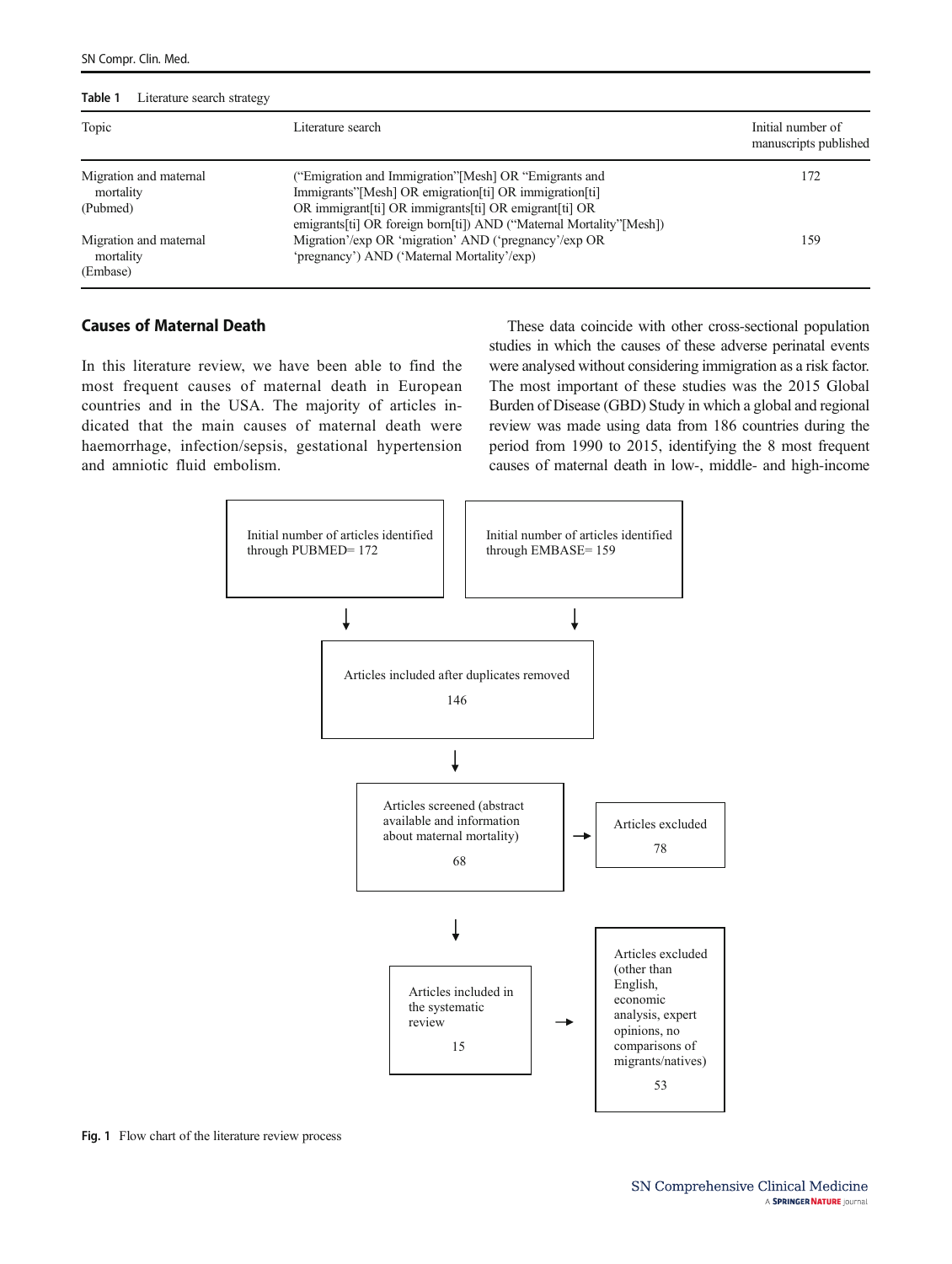countries. In this publication, direct and indirect cardiovascular complications, childbirth and puerperium, obstructed labour and uterine rupture are also mentioned as leading causes of maternal death [\[25\]](#page-8-0).

However, Say et al. [[26](#page-8-0)] noted that many maternal deaths do not have well-identified causes. Approximately 73% of maternal deaths during the period between 2003 and 2009 that had data which could be extracted were due to direct obstetric causes [\[26\]](#page-8-0).

The studies included in this review did not show statistically significant differences due to a specific cause of maternal death between the immigrant population and the group of native women. However, we know that there are certain events of maternal morbidity that are more frequent in pregnant immigrant women, which will be discussed below.

# **Discussion**

The current review of the literature shows that maternal mortality is more frequent in immigrant women residing in countries of the European Union and in the USA compared with that in the autochthonous population. The studies included in the analysis quantify the excess risk of maternal mortality faced by immigrant populations compared with the autochthonous population and shows statistically significant results in almost all of them. This excess risk depends on maternal birthplace, the region where the prenatal checkups and delivery took place and other maternal characteristics such as age or the presence of comorbidities.

# Heterogeneity in the Definition of the Immigrant Population

In general, the studies included in this review define the group of immigrants as those pregnant women who were born outside the country of study. However, the classification by maternal origin was very different among the authors.

Garcia-Tizon Larroca et al. [[11](#page-8-0)] used the HDI (Human Development Index) to classify the origin of the patients. This index is an indicator of the degree of human development in the country of origin prepared by the United Nations Development Program. This parameter evaluates the arithmetic mean of three fundamental dimensions in the life of the citizens: the life expectancy at birth, the adult literacy rate and the per capita income in international dollars [\[11\]](#page-8-0).

Creanga et al. [\[12\]](#page-8-0) categorized women by race-ethnicity in non-Hispanic white, non-Hispanic black, Hispanic and other, as well as in groups born in the USA or born abroad. In this study, the status of being an immigrant or not, as well as the ethnicity of the pregnant woman, was taken into account [[12\]](#page-8-0).

In some studies, maternal origin was defined depending on the continent of maternal origin, such as Luque et al. [\[22\]](#page-8-0) who categorized pregnant women as being from sub-Saharan Africa, Latin America and the Caribbean, Asia, Europe, North America and others. Some authors such as Esscher et al. preferred to use the World Bank classification for the description of the country of maternal origin, as described in their methodology [\[27](#page-8-0)].

One of the reasons why immigrant population groups differ so much between studies is because each country has a specific profile of immigration, with very different sociodemographic characteristics among the countries where maternal mortality was analysed. In Spain, for example, the common language and the historical and diplomatic ties it has with most of the Latin American countries has resulted in an influx of people to this continent in recent years compared with those coming from other places such as Asia [\[28](#page-8-0)].

In the work published by Hastings et al. [\[14](#page-8-0)], all causes of death were analysed, focusing on the Asian population in the USA during the period from 2003 to 2011. Also included in the Asian group were those individuals descended from parents who were from China and Japan, even if they were born in the USA. In this study, it was observed that the USA-born citizens had lower mortality rates than those born in the aforementioned Asian countries [\[14\]](#page-8-0).

# Impact on Health and Access to Healthcare for Undocumented Immigrant Women

There are very few published works that focus specifically on maternal mortality and the perinatal outcomes of undocumented immigrant women. Van Oostrum et al. [\[19](#page-8-0)] studied the differences in mortality due to specific causes between the refugee population and the Dutch autochthonous population. Regarding maternal mortality, refugee women had a 10 times greater risk of presenting this adverse event than the general population of the Netherlands. The authors observed certain risk factors in the immigrant population that, despite their displacement to the host country, were still present [\[19\]](#page-8-0).

Regrettably, in the last decade, there have been legislative changes in European countries that have limited the access to healthcare for immigrant patients, especially those without documents. According to the REDER report published in 2017, some 873,000 citizens have been stripped of their European Health Insurance Card (EHIC) card in Spain since 2012. This report also showed that cases of minimal care exception, such as for children and pregnant women, who would theoretically have full access to health services, have not been fully respected [\[29\]](#page-8-0).

There is evidence from national public health surveys in Italy, Belgium, Portugal, Spain and Malta that shows that immigrants from non-European countries have worse and less access to health services in general, less access to specialized services, more need for emergency services and less use of preventive health strategies [[30](#page-8-0), [31](#page-8-0)].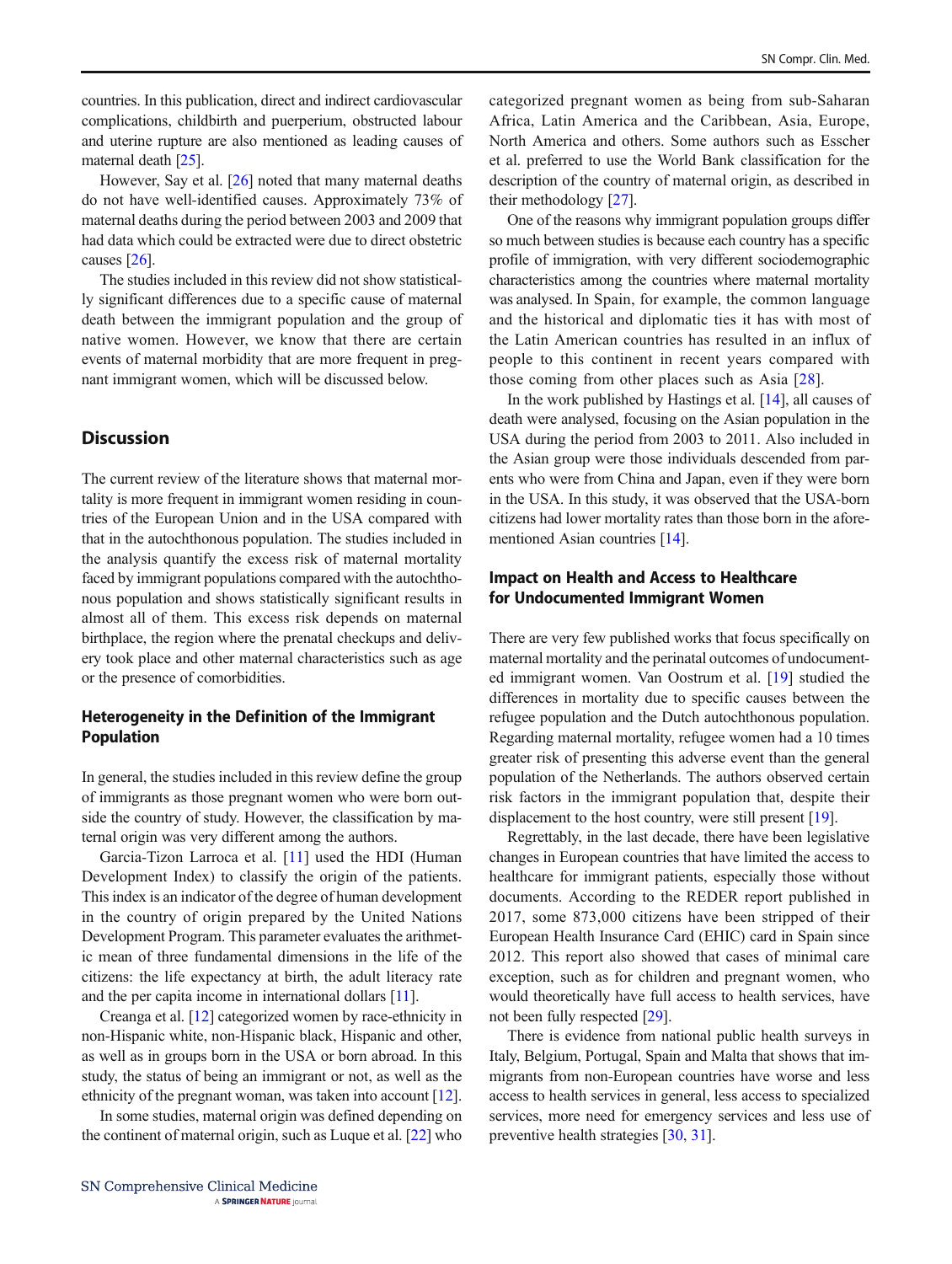<span id="page-4-0"></span>

| Literature review<br>Table 2                                                                                                                                                                           |                                                                |                                                                                                                                                 |                                                       |                    |                                                                                                                                              |                                                                                                                                                                                                                                                                                                                                        |
|--------------------------------------------------------------------------------------------------------------------------------------------------------------------------------------------------------|----------------------------------------------------------------|-------------------------------------------------------------------------------------------------------------------------------------------------|-------------------------------------------------------|--------------------|----------------------------------------------------------------------------------------------------------------------------------------------|----------------------------------------------------------------------------------------------------------------------------------------------------------------------------------------------------------------------------------------------------------------------------------------------------------------------------------------|
| Origin of migrants                                                                                                                                                                                     | Authors and<br>publication<br>year                             | Source                                                                                                                                          | Sample size                                           | period<br>Study    | Study aims                                                                                                                                   | Pregnancy results                                                                                                                                                                                                                                                                                                                      |
| All immigrants subclassified according to<br>continent of maternal origin:<br>Western Europe<br>Eastern Europe<br>North America<br>South America<br>Oceania<br>Africa<br>Asia                          | et al. 2018<br>Atanasova<br>Blagoeva<br>$[10]$                 | Registry: Spanish National<br>of Statistics<br>Institute                                                                                        | 7,614,878 live births272<br>maternal deaths           | 1999-2015          | maternal origin and region<br>of Spain where the birth<br>To quantify the risk of<br>maternal deathby<br>occurred                            | adjusted risk of maternal death, with an OR of<br>Women from South America had the highest<br>3.92 (95% CI 2.75-5.58)                                                                                                                                                                                                                  |
| All immigrants subclassified according to<br>the HDI (Human Development Index)<br>of the maternal country of origin<br>Origin of migrants                                                              | Garcia-Tizon<br>et al. 2017<br>Authors and<br>Larroca<br>$\Xi$ | Registry: data from a single<br>centre in Madrid, Spain<br>Source                                                                               | 38,719 live births4 maternal<br>Sample size<br>deaths | 2010-2016<br>Study | To determine if the maternal<br>identify patients at risk of<br>poor pregnancy outcomes<br>HDI could be used to<br>Study aims                | between-group differences in the rate of ma-<br>There were not statistically significant<br>ternal mortality<br>Pregnancy results                                                                                                                                                                                                      |
|                                                                                                                                                                                                        | publication<br>year                                            |                                                                                                                                                 |                                                       | period             |                                                                                                                                              |                                                                                                                                                                                                                                                                                                                                        |
| All immigrants categorized according to<br>Black, Hispanic, or other; country of<br>non-Hispanic White, non-Hispanic<br>birth was categorized as US- or<br>race-ethnicity and nativity<br>foreign-born | Creanga et al.<br>$2017$ $[12]$                                | Mortality Surveillance<br>Registry: data from the<br>CDC's Pregnancy<br>System (USA)                                                            | 5259 maternal deaths                                  | 2011-2013          | pregnancy-related deaths<br>To examine characteristics<br>and causes of<br>in the USA                                                        | More than half of Hispanic women (53.9%) and<br>higher mortality ratio than did non-Hispanic<br>pregnancy complications during this period<br>women of other races $(55.5\%)$ dying from<br>Non-Hispanic black women had a 3.4 times<br>were foreign-born<br>white women.                                                              |
| non-Hispanic Black, Native American,<br>Hispanic, non-Hispanic White,<br>Asian                                                                                                                         | et al. 2016<br>Moaddab<br>$[13]$                               | Health Statistics database<br>Control and Prevention<br>Registry: data from the<br>National Center for<br>Centers for Disease<br>in US counties | 40,922,512 live births 7,031<br>maternal deaths       | 2005-2014          | ratios and the contribution<br>of various demographic<br>variation in mortality<br>associated with the<br>To investigate factors<br>factors  | maternal mortality ratio at least twice as high<br>significantly associated with an increased<br>as in the other populations ( $p < 0.05$ )<br>Non-Hispanic black deliveries were                                                                                                                                                      |
| Origin of migrants                                                                                                                                                                                     | publication<br>Authors and<br>year                             | Source                                                                                                                                          | Sample size                                           | period<br>Study    | Study aims                                                                                                                                   | Pregnancy results                                                                                                                                                                                                                                                                                                                      |
| categorized by nativity status in<br>Chinese and Japanese decedents<br>the USA                                                                                                                         | et al. 2016<br>Hastings<br>$[14]$                              | mortality records from the<br>Health Statistics (NCHS)<br>National Center for<br>Registry: US national                                          | 10,458,849 deaths including<br>all causes             | 2003-2013          | To compare death rates and<br>foreign-born, US-born<br>Chinese and Japanese<br>and country of origin<br>cause of death across<br>populations | and Japan, intermediate for foreign-born, and<br>conditions as the cause of death showed dif-<br>All-cause mortality was highest in Hong Kong<br>foreign-born and US-born in both Chinese<br>Communicable, maternal and nutritional<br>ferences in the mortality rate between<br>lowest for US-born decedents.<br>and Japanese groups. |
| For all immigrants, country of birth<br>was classified according to the<br>World Bank classification.                                                                                                  | Esscher et al.<br>2014 [15]                                    | Registry: Swedish official<br>and national registries                                                                                           | 73 maternal deaths                                    |                    | 1988-2010 To compare maternal death<br>native-born women<br>foreign-born and<br>rates between<br>in Sweden                                   | Suboptimal care-seeking and quality of medical<br>care were significantly more frequent con-<br>tributing factors to maternal death for the<br>foreign-born women<br>(p < 0.05)                                                                                                                                                        |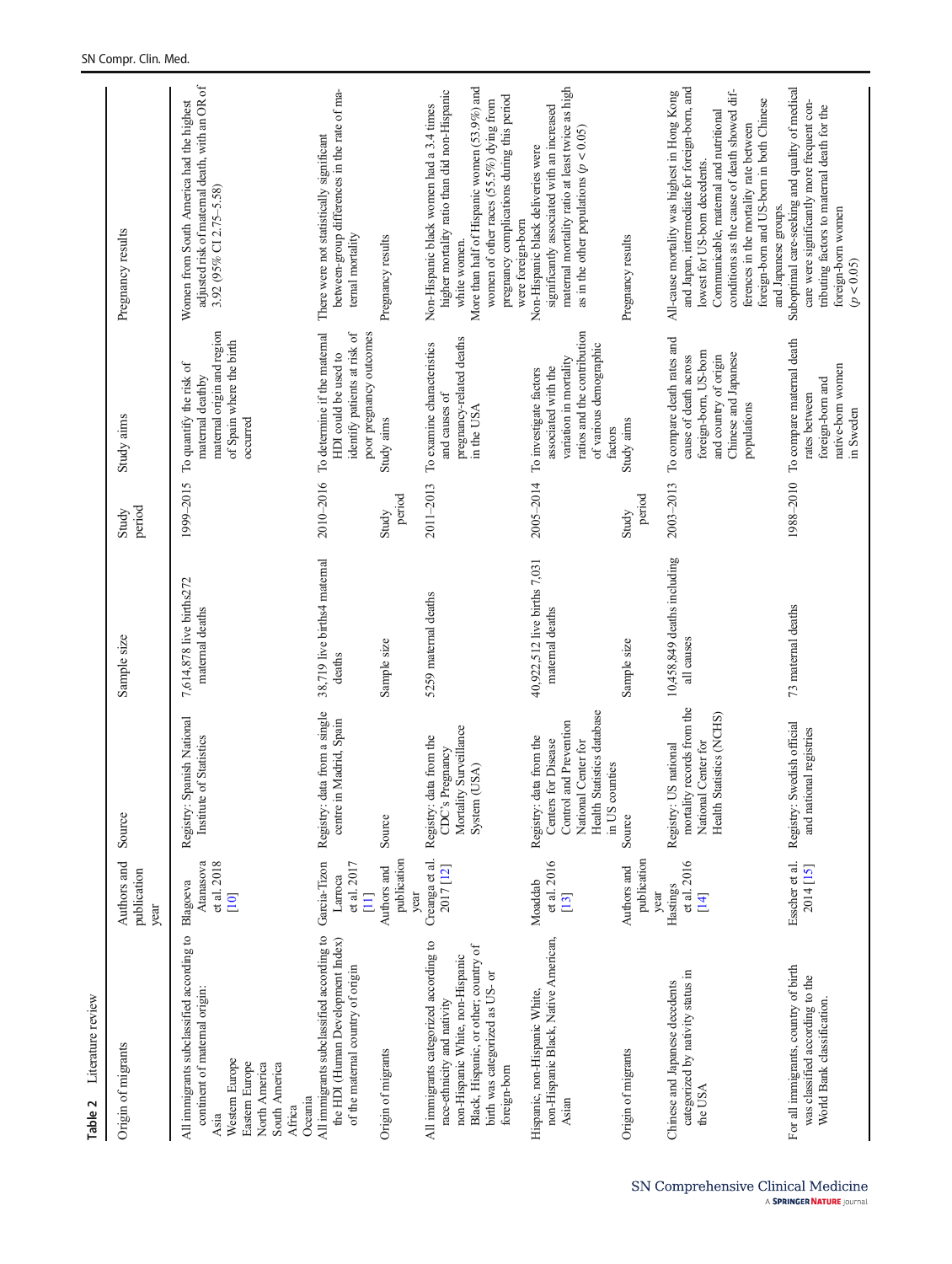| Table 2 (continued)                                                                                                                                                                |                                      |                                                                                                                           |                                                                                                                                                                                                                                                                                                                                              |                 |                                                                                                                                                  |                                                                                                                                                                                                                                                                                                                   |
|------------------------------------------------------------------------------------------------------------------------------------------------------------------------------------|--------------------------------------|---------------------------------------------------------------------------------------------------------------------------|----------------------------------------------------------------------------------------------------------------------------------------------------------------------------------------------------------------------------------------------------------------------------------------------------------------------------------------------|-----------------|--------------------------------------------------------------------------------------------------------------------------------------------------|-------------------------------------------------------------------------------------------------------------------------------------------------------------------------------------------------------------------------------------------------------------------------------------------------------------------|
| Origin of migrants                                                                                                                                                                 | Authors and<br>publication<br>year   | Source                                                                                                                    | Sample size                                                                                                                                                                                                                                                                                                                                  | period<br>Study | Study aims                                                                                                                                       | Pregnancy results                                                                                                                                                                                                                                                                                                 |
| Origin of migrants                                                                                                                                                                 | publication<br>Authors and<br>year   | Source                                                                                                                    | Sample size                                                                                                                                                                                                                                                                                                                                  | period<br>Study | Study aims                                                                                                                                       | Pregnancy results                                                                                                                                                                                                                                                                                                 |
| Black, Hispanic, Asian/Pacific Islander<br>All immigrants categorized according to<br>non-Hispanic White, non-Hispanic<br>race-ethnicity and nativity:<br>and Indian/Alaska Native | Creanga et al.<br>2014 [16]          | from Healthcare Cost and<br>Utilization Project's State<br>Inpatient Database (SID)<br>Registry: Data collected           | $0.51 \pm 0.06$ —non-Hispanic<br>Islander deaths per 10,000<br>Black deaths per 10,000<br>per 10,000 births $0.83 \pm$<br>deaths per 10,000 births<br>deaths per 10,000 births<br>births: $0.77 \pm 0.18 - 11$<br>0.09-Asian/Pacific<br>births $1.61 \pm 0.19$<br>3,476,392 deliveries<br>Hispanic deaths<br>non-Hispanic<br>$0.78 \pm 0.05$ |                 | morbidity during delivery<br>hospitalizations in the<br>in severe maternal<br>USA.                                                               | 2008-2010 To examine ethnic disparities Non-Hispanic black and Hispanic patients had<br>significantly higher rates of maternal death<br>than did non-Hispanic white patients $(p <$<br>0.001)                                                                                                                     |
| Origin of migrants                                                                                                                                                                 | publication<br>Authors and<br>year   | Source                                                                                                                    | Sample size                                                                                                                                                                                                                                                                                                                                  | period<br>Study | Study aims                                                                                                                                       | Pregnancy results                                                                                                                                                                                                                                                                                                 |
| to maternal country of origin as<br>All immigrants grouped according<br>low-income, middle-income,<br>high-income                                                                  | Esscher et al.<br>2013 [17]          | Registry: Swedish official<br>and national registries                                                                     | reproductive age (15 to 49<br>27,957 deaths of women of<br>years old)                                                                                                                                                                                                                                                                        | 1988-2007       | economic situation of the<br>between the underlying<br>To analyse the correlation<br>individual's country of<br>cause of death and the<br>origin | when compared to that for native women, risk<br>Immigrants from low-income countries had a<br>high-income immigrants did not show sig-<br>significantly higher risk of maternal death<br>nificant differences in maternal death risk<br>ratio (RR) 6.6 (2.6-16.5) Middle- and<br>when compared with native women. |
| to ethnicity White, Hispani, Black<br>All immigrants grouped according<br>Asian or Pacific Islander                                                                                | Creanga et al.<br>2012 [18]          | Mortality Surveillance<br>Registry: data from the<br>CDC's Pregnancy<br>System (USA)                                      | 7699 maternal deaths                                                                                                                                                                                                                                                                                                                         | 1993-2006       | pregnancy-related mortal-<br>ity rates by ethnicity and<br>To compare<br>nativity                                                                | pregnancy-related causes than were US-born<br>Except for foreign-born white women, nativity<br>groups were at higher risk of dying from<br>white women                                                                                                                                                            |
| Origin of migrants                                                                                                                                                                 | publication<br>Authors and<br>year   | Source                                                                                                                    | Sample size                                                                                                                                                                                                                                                                                                                                  | period<br>Study | Study aims                                                                                                                                       | Pregnancy results                                                                                                                                                                                                                                                                                                 |
| All asylum seekers in the Netherlands                                                                                                                                              | Van Oostrum<br>et al. 2011<br>$[19]$ | Statistics Netherlands and<br>Registry: data published by<br>the Community Health<br>Services (CHS) for<br>Asylum Seekers | seekers: 69.33/100,000 live<br>Maternal mortality ratio in<br>asylum<br>births                                                                                                                                                                                                                                                               | 2002-2005       | mortality between asylum<br>overall and cause-specific<br>To determine differences in<br>seekers and the Dutch<br>population                     | Maternal mortality among asylum seekers was<br>found to be extremely high, RR 10.08<br>$(95\%CI 8.02 - 12.83)$                                                                                                                                                                                                    |
| All immigrants in 5 regions from<br>Italy                                                                                                                                          | 2011 [20]<br>Donati et al.           | registry and the hospital<br>official cause of death<br>Registry: data from the<br>discharge database                     | 1,001,292 live births 118<br>maternal<br>deaths                                                                                                                                                                                                                                                                                              | 2000-2007       | To analyse associated causes<br>and compute absolute and<br>mortality ratio among<br>participating Italian<br>specific maternal<br>regions       | maternal mortality ratios between immigrants<br>There were not significant differences in<br>RR 1.2 (95%CI 0.7-2.1)<br>and native-born women,                                                                                                                                                                     |
| All immigrants                                                                                                                                                                     |                                      |                                                                                                                           |                                                                                                                                                                                                                                                                                                                                              | 1969-2006       |                                                                                                                                                  |                                                                                                                                                                                                                                                                                                                   |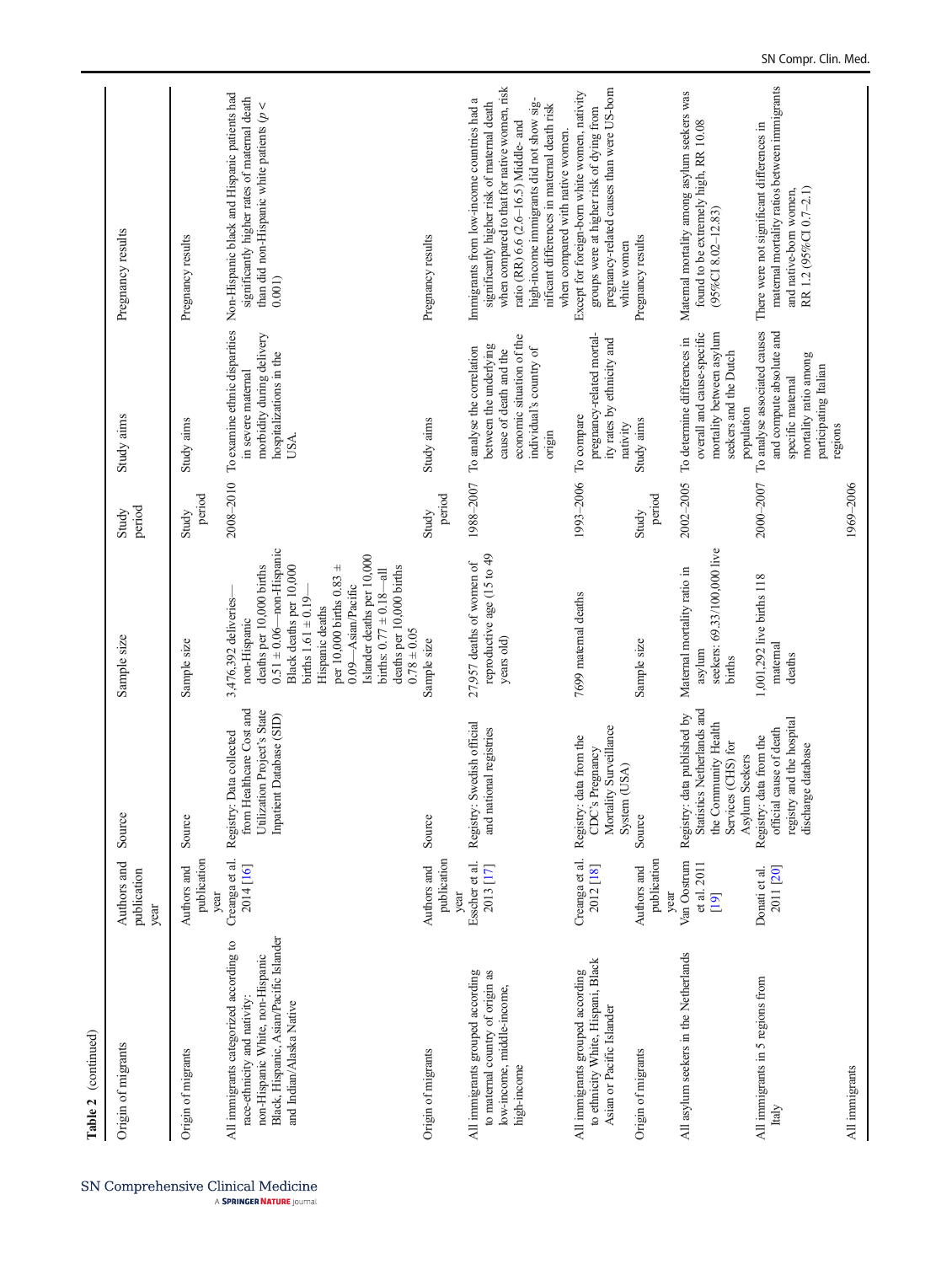| Table 2 (continued)                                                                                                                                     |                                            |                                                                                                                                     |                                                 |                 |                                                                                                                       |                                                                                                                                                                                                         |
|---------------------------------------------------------------------------------------------------------------------------------------------------------|--------------------------------------------|-------------------------------------------------------------------------------------------------------------------------------------|-------------------------------------------------|-----------------|-----------------------------------------------------------------------------------------------------------------------|---------------------------------------------------------------------------------------------------------------------------------------------------------------------------------------------------------|
| Origin of migrants                                                                                                                                      | Authors and Source<br>publication<br>year  |                                                                                                                                     | Sample size                                     | period<br>Study | Study aims                                                                                                            | Pregnancy results                                                                                                                                                                                       |
|                                                                                                                                                         | Bollini et al.<br>2011 [21]                | deaths from The Federal<br>Registry: data on maternal<br>Office of Statistics in<br>Switzerland                                     | 2,942,399 live births 605<br>maternal<br>deaths |                 | higher among immigrant<br>maternal mortality was<br>than Swiss women<br>To examine whether<br>women                   | Immigrant women had a higher risk of maternal<br>study period, with a crude OR of 4.38 (95%<br>mortality than did Swiss women during the<br>$CI1.88 - 10.55$                                            |
| Origin of migrants                                                                                                                                      | publication<br>Authors and<br>year         | Source                                                                                                                              | Sample size                                     | period<br>Study | Study aims                                                                                                            | Pregnancy results                                                                                                                                                                                       |
| Europe, North Africa, Other countries<br>by regions sub-Saharan Africa, Latin<br>America and the Caribbean, Asia,<br>All immigrants in Spain classified | Femández<br>et al. 2010<br>$[22]$<br>Luque | Registry: data from National 3,648,788 live births<br>Statistics Institute (INE)<br>Persons (MNP)<br>and the Movement of<br>Natural | 133 maternal deaths                             |                 | of birth in Spain during<br>and mother's country<br>mortality by region<br>1999-2006 To compare maternal<br>1999-2006 | Immigrants had a significantly higher maternal<br>mortality risk compared to Spanish women,<br>nationalities presented the highest maternal<br>RR 1.67 (95%CI 1.22-2.33) Sub-Saharan<br>mortality rates |
| All immigrants                                                                                                                                          | Schutte et al.<br>2010 [23]                | Registry: data published by<br><b>Statistics Netherlands</b>                                                                        | 302 maternal deaths<br>2,269,506 live births    |                 | substandard care factors in<br>maternal mortality in the<br>1993-2005 To assess causes and<br>Netherlands             | Immigrants had a significantly higher risk of<br>maternal mortality than did native-born<br>women, OR 2.1 (95%CI 1.6-2.7)                                                                               |
| All immigrants                                                                                                                                          | et al. 2008<br>Philibert<br>$[24]$         | Enquiry into Maternal<br>Registry: data from the<br>National Confidential<br>Deaths                                                 | 267 matemal deaths                              |                 | death in France remains<br>for women of foreign<br>significantly higher<br>nationality                                | significant for foreign women, OR 2.00<br>1996–2001 To test if the risk of maternal The excess risk of maternal death was<br>$(95\%CI1.42 - 2.80)$                                                      |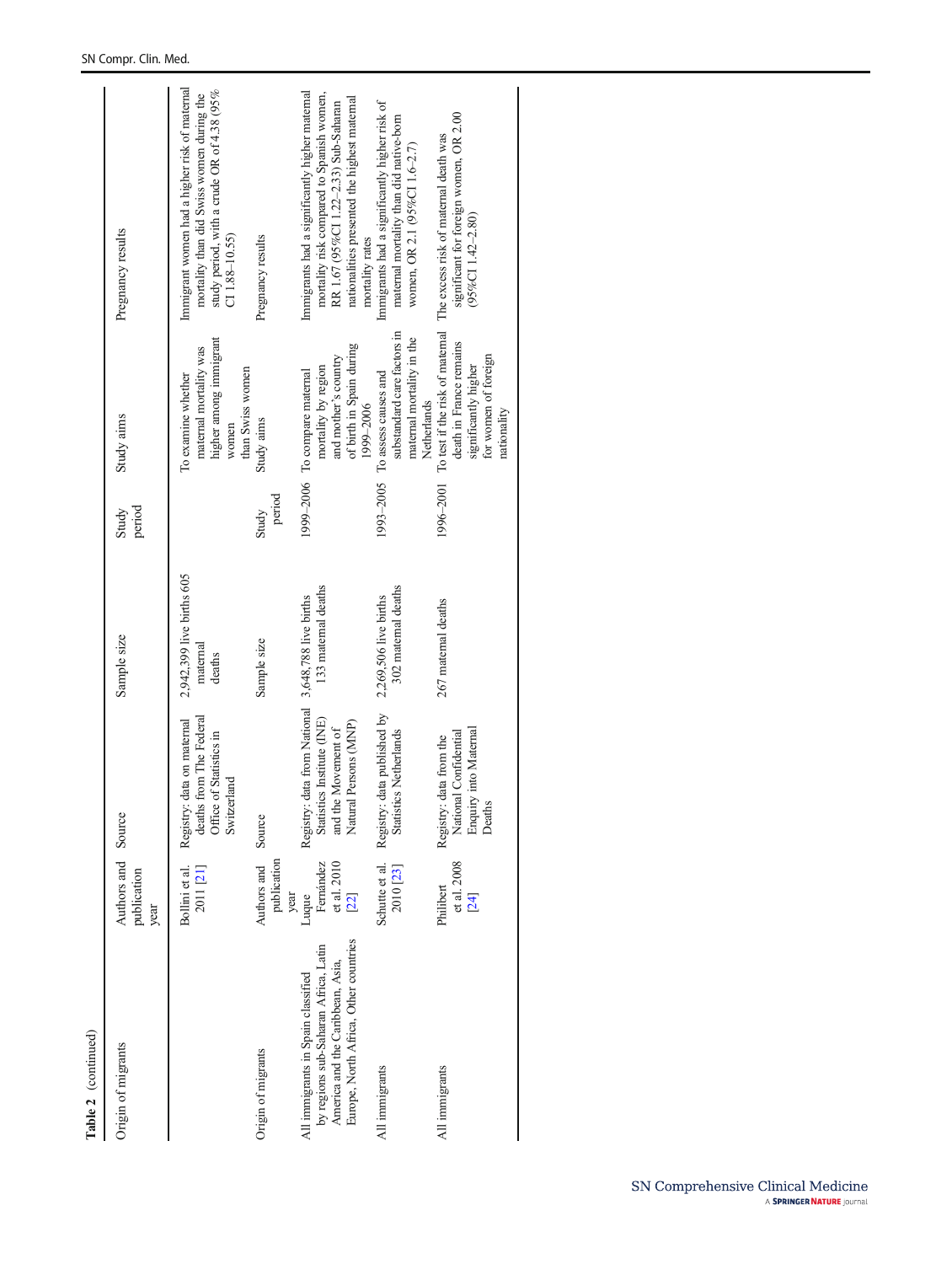#### <span id="page-7-0"></span>Excess of Morbidity in Immigrant Women

Although it is not the main subject of this review, there are several studies that have found a higher frequency of adverse perinatal events in immigrant patients.

Because maternal mortality is a rare event in high-income countries, including in pregnant women, maternal morbidity has been used as an indicator for the study of perinatal outcomes and the quality of care during pregnancy.

A study conducted in Sweden with national data of more than 900,000 deliveries during the period between 1998 and 2007 found 2655 near-miss events. In comparison to Swedish patients, immigrant women from low-income countries had an increased risk of severe morbidity events (OR 2.3, 95% CI 1.9–2.8) [\[32\]](#page-8-0).

Another multi-centre study involving centres from six high-income countries with a total of 9,028,802 deliveries found that compared with immigrants from Western Europe, immigrant women from sub-Saharan Africa, Latin America and the Caribbean had a higher risk of preeclampsia and eclampsia after adjusting for relevant variables such as maternal age and parity [[33](#page-8-0)].

The reasons why immigrant patients have a higher rate of severe morbidity events during pregnancy, delivery and puerperium have not been adequately clarified. There are certain hypotheses that point to two possible explanations. The first is that the health status of immigrant women is different from that of native patients due to inequalities in healthcare between the countries of origin. The second reason is that there may be an excess of risk acquired in the country of arrival due to the impossibility of the pregnant immigrant to access an adequate level of prenatal care [\[8](#page-8-0)].

# New Contribution to the Literature

This review shows that the risk of maternal death is higher among immigrant women in Europe and the USA. According to the authors, this is the latest analysis of the literature performed on this topic with the following conclusions:

The groups of pregnant immigrant women are heterogeneous; therefore, the quantification of the increased risk of this adverse perinatal event differs according to maternal origin.

Maternal death is a rare event in high-income countries, even among the immigrant population. However, migratory movements have led to an increase in maternal deaths, likely due to the higher frequency of severe morbidity events in immigrants for reasons not yet clarified.

Taking into account that a significant proportion of maternal deaths are avoidable, we should develop and implement epidemiological analysis systems in host countries to identify sociodemographic risk factors that have a significant impact on the perinatal outcome of pregnant immigrant women.

### Limitations of the Review

The main limitation of this review is the scarcity of studies published in recent years regarding this adverse outcome in immigrant women. One of the possible causes for this is the low frequency of maternal mortality in more developed countries and thus a small sample size for an appropriate analysis.

Another important limitation of this review is that the definitions of the immigrant populations in the included studies were not homogeneous, having very different inclusion criteria for the study group. In some studies, the comparative analysis of perinatal outcomes was made between the native population and a specific immigrant population, without including all non-native women. This makes it difficult to compare the results between the different research groups.

Several of the authors of these studies show the difficulty in obtaining data at a population level because there are no standardized or regular epidemiological analysis systems established in Europe or the USA [\[10](#page-8-0)]. In addition, maternal mortality appears to be often underestimated, with up to a 40– 60% inaccuracy in the official collection of these data, which could explain the differences in maternal mortality rates in countries of similar socioeconomic status [\[34](#page-8-0), [35](#page-8-0)].

Non-Western migrant women seem to have more complicated obstetric outcomes due to several reasons [[36](#page-8-0)]. The analysis of maternal mortality also differs greatly among the authors, who use different variables for the adjustment of perinatal outcomes in multivariate models. In addition, some of the relevant epidemiological adjustment variables are not systematically included in the studies; however, they could provide useful information to better profile the immigrant population, such as the level of host country language fluency, education level, degree of social integration, degree of isolation and access to antenatal care and citizen healthcare programmes.

#### Compliance with Ethical Standards

Conflict of Interest The authors declare that they have no conflict of interest.

Ethical Approval This systematic review did not require ethical approval

Informed Consent Not applicable

### References

- 1. Abubakar I, Aldridge RW, Devakumar D, Orcutt M, Burns R, Barreto ML, et al. The UCL-Lancet commission on migration and health: the health of a world on the move. Lancet. 2018;392:2606–54.
- 2. Jolivet RR, Moran AC, O'Connor M, Chou D, Bhardwaj N, Newby H, et al. Ending preventable maternal mortality: phase II of a multi-